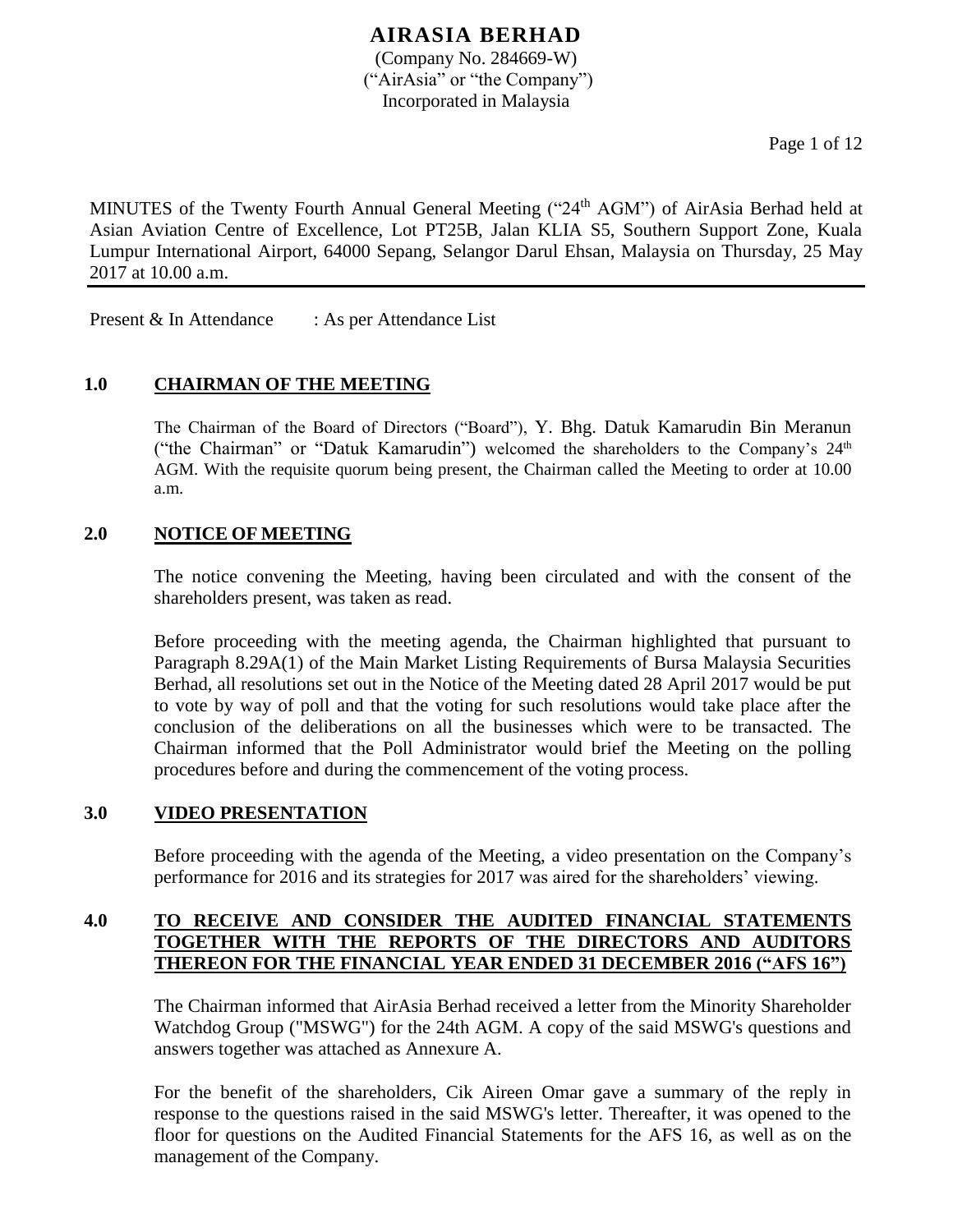AirAsia Berhad Summary of Proceedings of Twenty Fourth Annual General Meeting held on 25 May 2017

The shareholder, Mr. Wan Heng Wah ("Mr. Wan") inquired on the following matters:-

- 1. While he cautioned the Management not to hedge 100% of fuel due to the risk from the fluctuation of the Foreign Currency Exchange rates, he asked for the Board's prospect on the hedging of fuel for the remaining period of 2017 and the current total hedge fund position of the Company; and
- 2. He highlighted that interest rates were some fixed and some variable and inquired if the same was only for loans in US Dollar.

Tan Sri (Dr.) Tony Fernandes explained that the cost per available seat ("CASK") would increase as the price of oil has also increased; hence it was the Management's priority to focus on containing cost.

With respect to hedging, Tan Sri (Dr.) Tony Fernandes commented that 2016 was a unique year where the Company took a large hedge of 80% because of the increase in oil price. He affirmed that the Company would take short-term hedges only when the risk thereof was markedly low. The Company also has a very good policy of interest hedging its aircraft for 12 years upon the purchase thereof.

Tan Sri (Dr.) Tony Fernandes, in response to Mr. Wan's query about fares and load factors, answered that the Company was not yield driven.

In response to another shareholder's inquiry on the prospect of the Initial Public Offering ("IPO") for Indonesia AirAsia ("IAA") and Philippines AirAsia ("PAA") as well as the changes in timeline for the said listing, if any, Tan Sri (Dr.) Tony Fernandes informed that it was still a work in progress stage and the relevant announcements would be made in a timely manner.

Tan Sri (Dr.) Tony Fernandes also highlighted the following achievements of the Company to the shareholders:-

- a) The Company was mindful to pay dividends to its shareholders since 2013 and would consider a special dividend once in every two or three years when possible subject to the Directors' approval;
- b) The Company had strong passenger services, ancillary income and private equity businesses; and
- c) The Company is developing a Mobile Application based on its huge data pool and the same would be launched in the next six to nine months.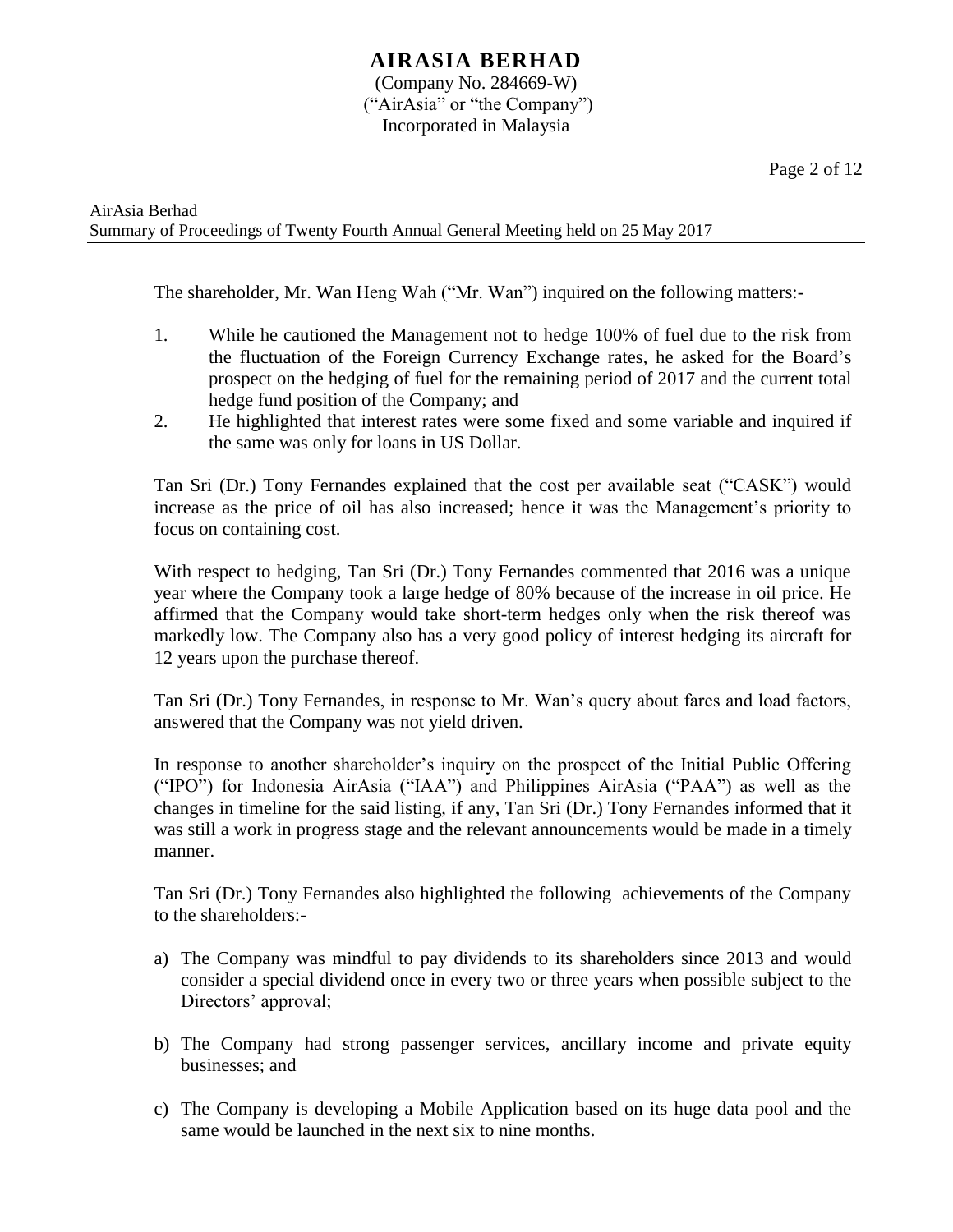Page 3 of 12

Mr. Khong Seng Kee ("Mr. Khong") commended the Management for the good video presentation around the Company's past performance and strategies moving forward. Mr. Khong commented that the potential merger between AirAsia and AirAsia X Berhad ("AAX") would not be encouraged by shareholders of the Company as they would stand to lose their investments. He inquired on the Company's plans to collaborate with Pos Malaysia for a new cargo business.

With regards to the popularly speculated merger between the Company and AAX, Tan Sri (Dr.) Tony Fernandes affirmed that there would be no such merger taking place as they were separate entities with separate main objectives. He reckoned that the shareholders should have called the Management to obtain confirmation on the news of the said merger instead of merely speculating based on falsely reported news.

Tan Sri (Dr.) Tony Fernandes informed that the Company was gaining value from its adjacency businesses and had phenomenal prospects for a logistics business especially with two hundred and twelve aircraft and so many unique routes to which other courier service providers did not have access. The Management was in discussion with a few parties in this connection.

In relation to the shareholder's expectations for the first quarter of 2017 ("Q1"), Tan Sri (Dr.) Tony Fernandes responded to a shareholder that investments should be made for a long-term gain. The Board and Management were dedicated toward achieving higher margins of revenue and were confident of good financial results for 2017.

The shareholder, Mr. Poh Chung Wee, David ("Mr. David Poh") pointed out that IAA and PAA had financially performed well and asked about factors that transpired within the said associate companies to achieve such good results and the Board's anticipation on the sustainability thereof.

Tan Sri (Dr.) Tony Fernandes explained that IAA and PAA had received higher demand for international flights compared to domestic flights; therefore their Management would focus on the same as the strength of the companies. AirAsia was beginning to receive more demand for domestic flights and the 'One AirAsia' strategy was now being instilled.

Tan Sri (Dr.) Tony Fernandes informed that AirAsia China was in the midst of being set up. He also pointed out that AirAsia was fully an Asean Company and had the most number of female Pilots.

With regards to digitalisation and dynamic pricing, Tan Sri (Dr.) Tony Fernandes informed that the Board was aiming for the Company to be apparent as a digital and technology driven Company; hence there have been big investments, for instance, in the increase of personalisation on the Company's website. Another asset for AirAsia in terms of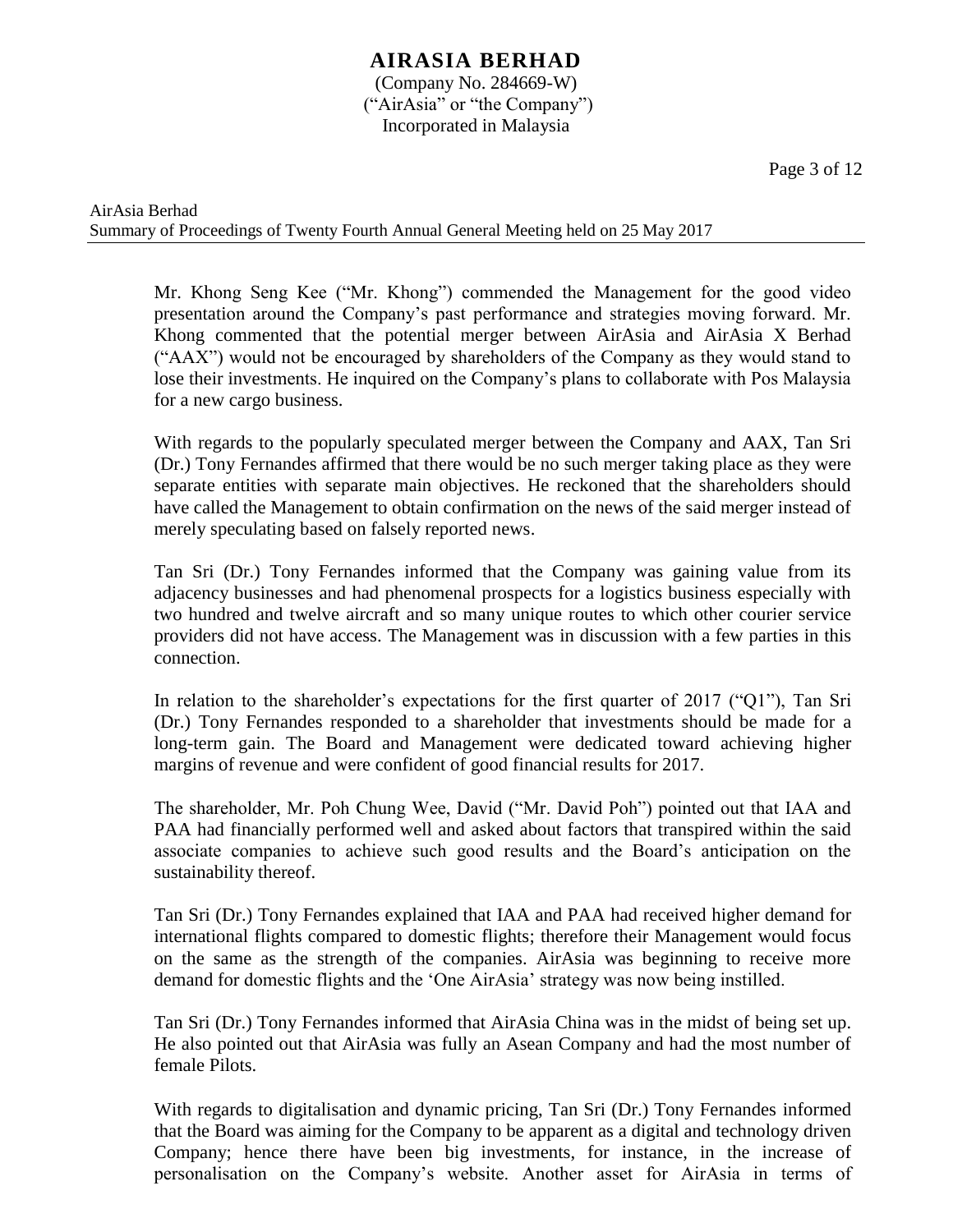Page 4 of 12

digitalisation was its large data pool which the Company would use to price differently to generate more sales from ancillary income. Tan Sri (Dr.) Tony Fernandes mentioned that dynamic pricing is currently good to generate more income from seats.

In response to Mr. David's Poh's question about the Board's biggest fears for the Company, Tan Sri (Dr.) Tony Fernandes reiterated that the Board and Management were consistently focused on the Company's goals and they do not panic at the news of unplanned incidents. The Company always fights for its rights and would not tolerate any unsubstantiated allegations against it. The Board endeavours to manage the business.

A shareholder, Mr. George opined that it was most important for the Board to manage the company's share price and hedging of fuel. He reckoned that the variance in earnings of the Company should not fluctuate so much from each financial year to the next.

Tan Sri (Dr.) Tony Fernandes highlighted the following initiatives by the Board and Management:-

- 1. Road shows were frequently conducted;
- 2. The Company regularly announced its financial results; and
- 3. The Company maintained good communication within the market.

With regards to fuel, he commented that the price thereof was unpredictable and unstable; therefore the Board does not speculate price and hedging of fuel. It was best to hedge the booking curves and sensibly manage the risks thereof.

Mr. William Woon, a shareholder of the Company was interested in the Board's opinion to be more aligned with British Airways and Tan Sri (Dr.) Tony Fernandes said that the Company was neither a full service airline nor did the Board aspire to make AirAsia a fullfledged airline.

One of the shareholders asked the Board if they had any plans on promoting AirAsia as an airline by using the many available third party databases through its operations and if they had a solution to maximise the value of extra seats on flights for which bookings were cancelled at the last minute. He also suggested for the Company not to undertake too many borrowings in the US Dollar currency.

Tan Sri (Dr.) Tony Fernandes apprised that the Management was in discussion with various search engines and online platforms such as Google, WeChat and QQ to obtain access to their databases and subsequently increase the personalisation of searches made on the Company's website. Essentially, he opined that AirAsia.com was the most important online channel.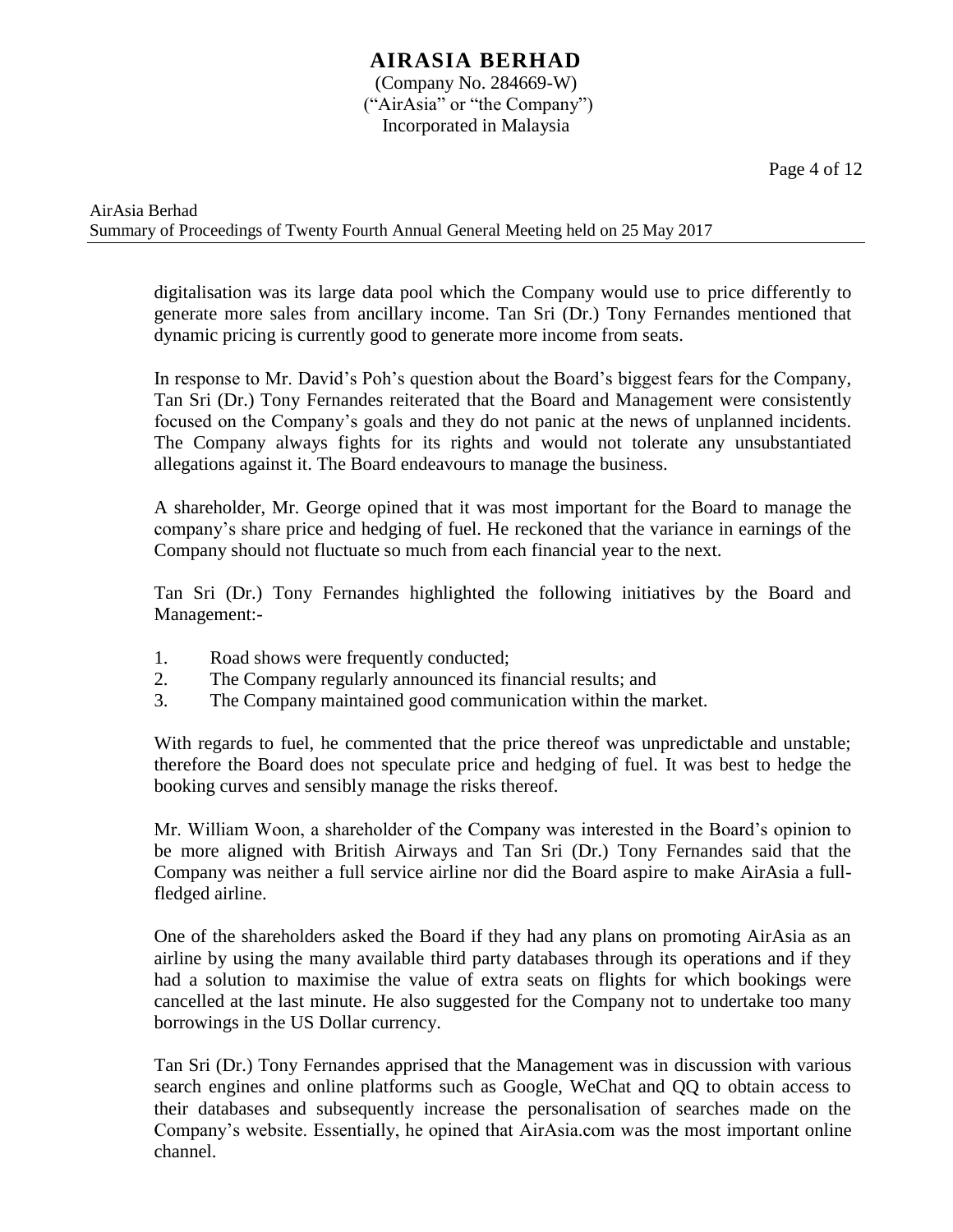Page 5 of 12

AirAsia Berhad Summary of Proceedings of Twenty Fourth Annual General Meeting held on 25 May 2017

> In relation to borrowings, Tan Sri (Dr.) Tony Fernandes noted the said shareholder's concern and said that the Company would undertake borrowings in the local currency, when it could.

> Another shareholder inquired with the Board on the status of AirAsia Japan and Tan Sri (Dr.) Tony Fernandes commented that it should be launched by August 2017. He also inquired on how the Company was going to cope with losses and the Board's strategy moving forward. Tan Sri (Dr.) Tony Fernandes explained that the management was targeting improved performances for AirAsia Philippines and AirAsia India. The brand of AirAsia is also internationally well known now.

> Mr. Chiew Sing Cheong inquired from the Board on how much the Company earned through Brand License payments during the 2016 financial year and Tan Sri (Dr.) Tony Fernandes confirmed the said revenue recognition was at RM87 million which was generated through the use of AirAsia's brand name, systems, etc.

> The Chairman declared that the Audited Financial Statements for the financial year ended 31 December 2016 ("FY2016") together with the Reports of the Directors and Auditors as received and duly tabled at the 24th AGM in accordance with Section 340(1)(a) of the Companies Act ("CA") 2016. The Chairman explained that the Audited Financial Statements for the FY2016 were for discussion only under Agenda 1, as it did not require shareholders' approval. Hence, it would not be put for voting.

> With that, the Chairman concluded the questions and answers session for Agenda 1, and proceeded to the next agenda item.

## **5.0 ORDINARY RESOLUTION 1 DECLARATION OF A FIRST AND FINAL SINGLE TIER DIVIDEND OF 12 SEN PER ORDINARY SHARE IN RESPECT OF THE FINANCIAL YEAR ENDED 31 DECEMBER 2016**

The Chairman invited questions and noted that there were none thus continued with the said resolution for consideration.

Ordinary Resolution 1 was proposed by Ms. Rajalekshmi A/P Rama Chandram and seconded by Mr. Moothu Kumaran Bass.

## **6.0 ORDINARY RESOLUTION 2 PAYMENT OF DIRECTORS' FEES OF AN ADDITIONAL RM300,000.00 PER ANNUM PER NON-EXECUTIVE DIRECTOR FOR THE FINANCIAL YEAR ENDED 31 DECEMBER 2016**

The Chairman invited questions and noted that there were none thus continued with the said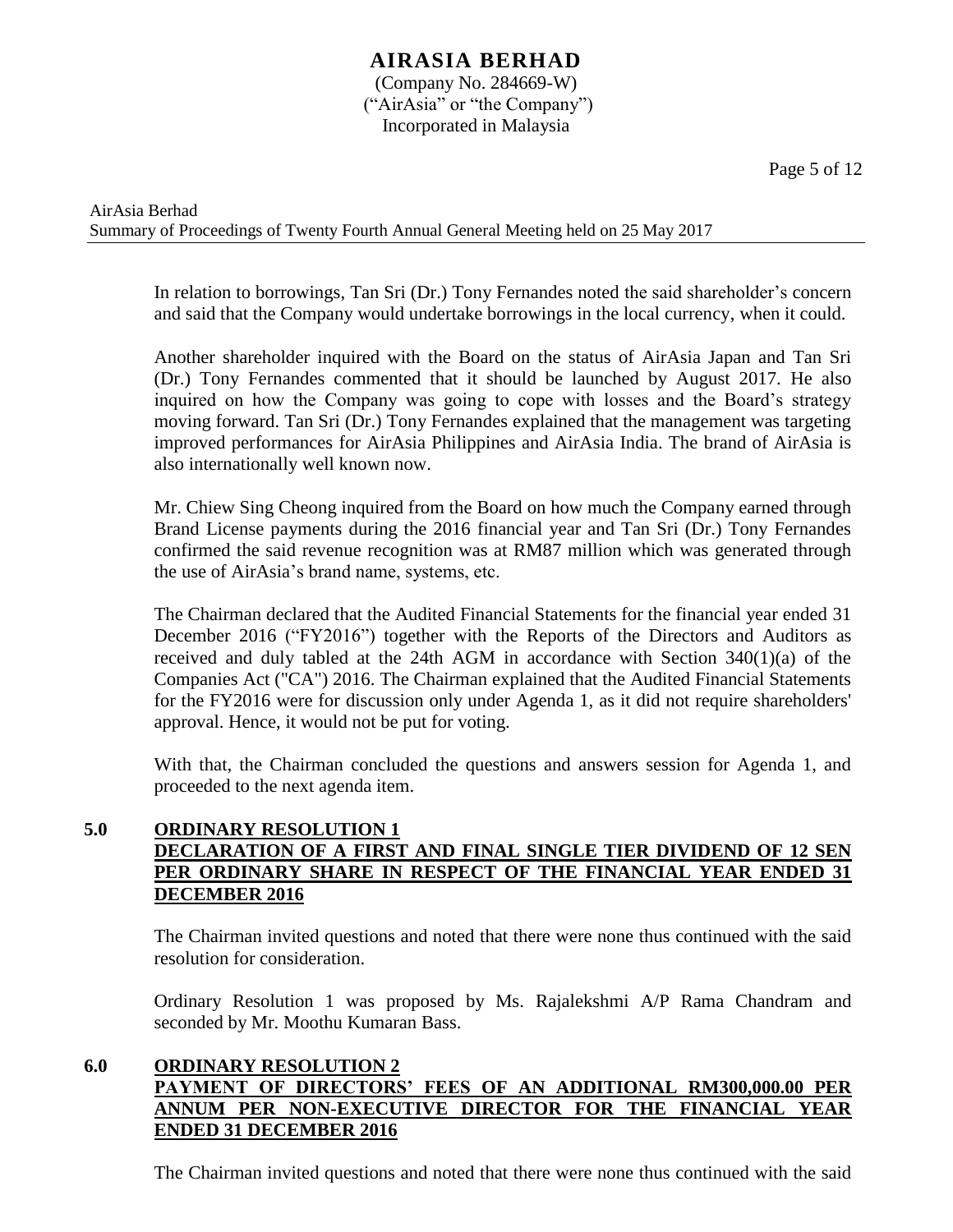Page 6 of 12

AirAsia Berhad Summary of Proceedings of Twenty Fourth Annual General Meeting held on 25 May 2017

resolution for consideration.

Ordinary Resolution 2 was proposed by Mr. Ramasamy Pillai and seconded by Ms. Rajalekshmi A/P Rama Chandram.

## **7.0 ORDINARY RESOLUTION 3 NON-EXECUTIVE DIRECTORS' REMUNERATION WITH EFFECT FROM THE FINANCIAL YEAR ENDING 31 DECEMBER 2017**

The Chairman invited questions and noted that there were none thus continued with the said resolution for consideration.

Ordinary Resolution 3 was proposed by Mr. Nelson Yong and seconded by Ms. Betty Chow.

## **8.0 ORDINARY RESOLUTION 4 RE-ELECTION OF TAN SRI (DR.) ANTHONY FRANCIS FERNANDES**

The Chairman invited questions and noted that there were none thus continued with the said resolution for consideration.

Ordinary Resolution 4 was proposed by Ms. Rajalekshmi A/P Rama Chandram and seconded by Mr. Chiew Sing Cheong.

## **9.0 ORDINARY RESOLUTION 5 RE-ELECTION OF DATUK KAMARUDIN BIN MERANUN**

The Chairman invited questions and noted that there were none thus continued with the said resolution for consideration.

Ordinary Resolution 5 was proposed by Mr. William Woon and seconded by Ms. Rajalekshmi A/P Rama Chandram.

## **10.0 ORDINARY RESOLUTION 6 RE-ELECTION OF MR. THARUMALINGAM A/L KANAGALINGAM**

The Chairman invited questions and noted that there were none thus continued with the said resolution for consideration.

Ordinary Resolution 6 was proposed by Mr. Steven Patrick and seconded by Mr. William Woon.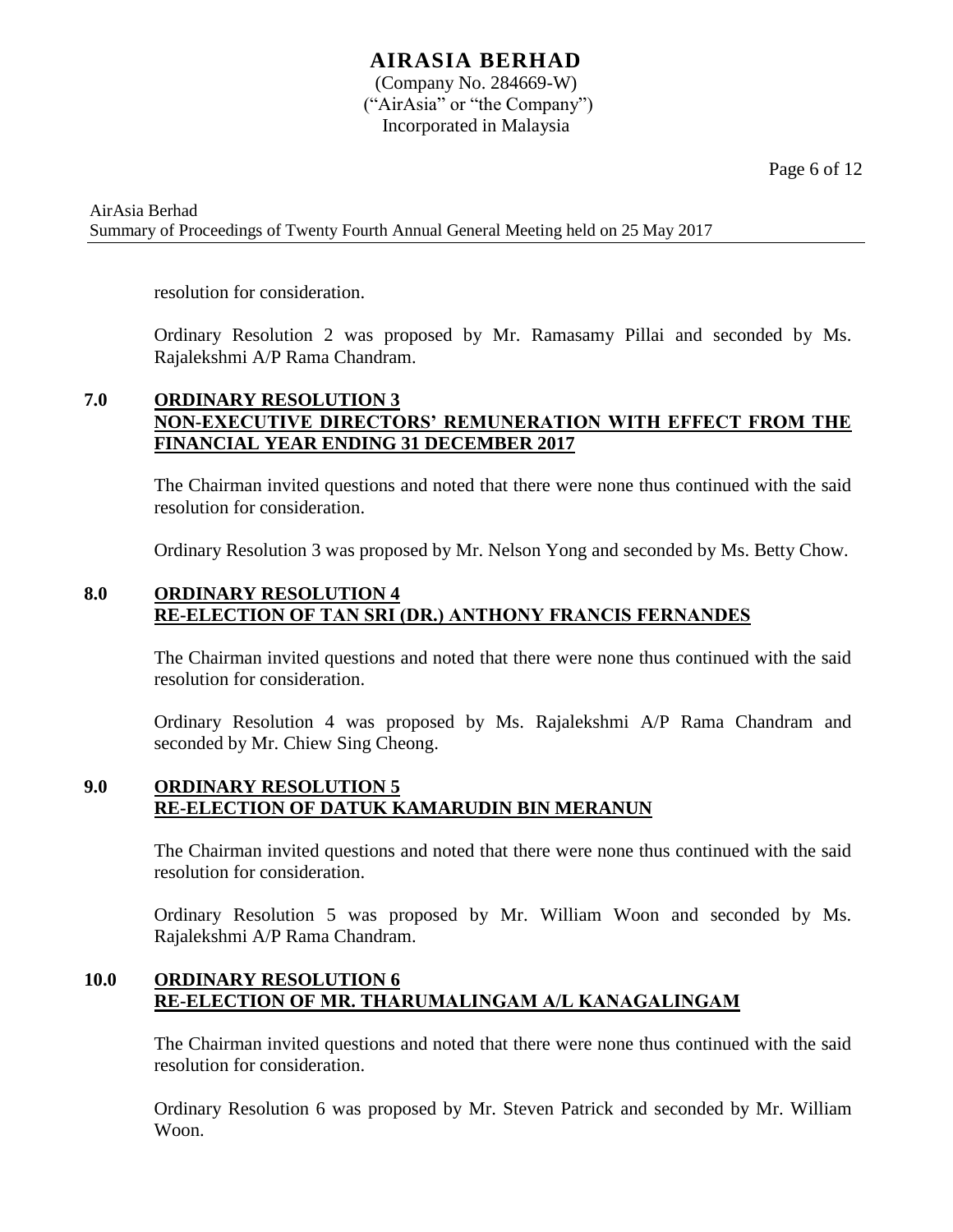AirAsia Berhad Summary of Proceedings of Twenty Fourth Annual General Meeting held on 25 May 2017

## **11.0 ORDINARY RESOLUTION 7 APPOINTMENT OF AUDITORS**

The Chairman invited questions and noted that there were none thus continued with the said resolution for consideration.

Ordinary Resolution 7 was proposed by Mr. Jaswant Singh A/L Pritam Singh and seconded by Ms. Rajalekshmi A/P Rama Chandram.

The Board extended its thanks to the representatives of Messrs PricewaterhouseCoopers who were present at the Meeting, for their services.

### **12.0 SPECIAL BUSINESS – ORDINARY RESOLUTION 8 RETENTION OF SENIOR INDEPENDENT NON-EXECUTIVE DIRECTOR**

The Chairman invited questions and noted that there were none thus continued with the said resolution for consideration.

Ordinary Resolution 8 was proposed by Ms. Rajalekshmi A/P Rama Chandram and seconded by Ms. Betty Chow.

## **13.0 SPECIAL BUSINESS – ORDINARY RESOLUTION 9 AUTHORITY TO ISSUE SHARES PURSUANT TO SECTIONS 75 AND 76 OF THE COMPANIES ACT, 2016**

The Chairman invited questions and noted that there were none thus continued with the said resolution for consideration.

Ordinary Resolution 9 was proposed by Ms. Rajalekshmi A/P Rama Chandram and seconded by Mr. Joseph Rocky Gomez.

## **14.0 SPECIAL BUSINESS – ORDINARY RESOLUTION 10 PROPOSED RENEWAL OF EXISTING SHAREHOLDERS' MANDATE AND NEW SHAREHOLDERS' MANDATE FOR RECURRENT RELATED PARTY TRANSACTIONS OF A REVENUE OR TRADING NATURE**

The Chairman notified the shareholders that the details of the proposed ordinary resolution were set out in the notice of the meeting. The interested Directors and Major Shareholders had abstained and will continue to abstain from deliberations and voting on these resolutions.

The Chairman informed the Meeting that as he is a related party to the motion under consideration and with the consent from the shareholders, he passed the Chair to Dato' Fam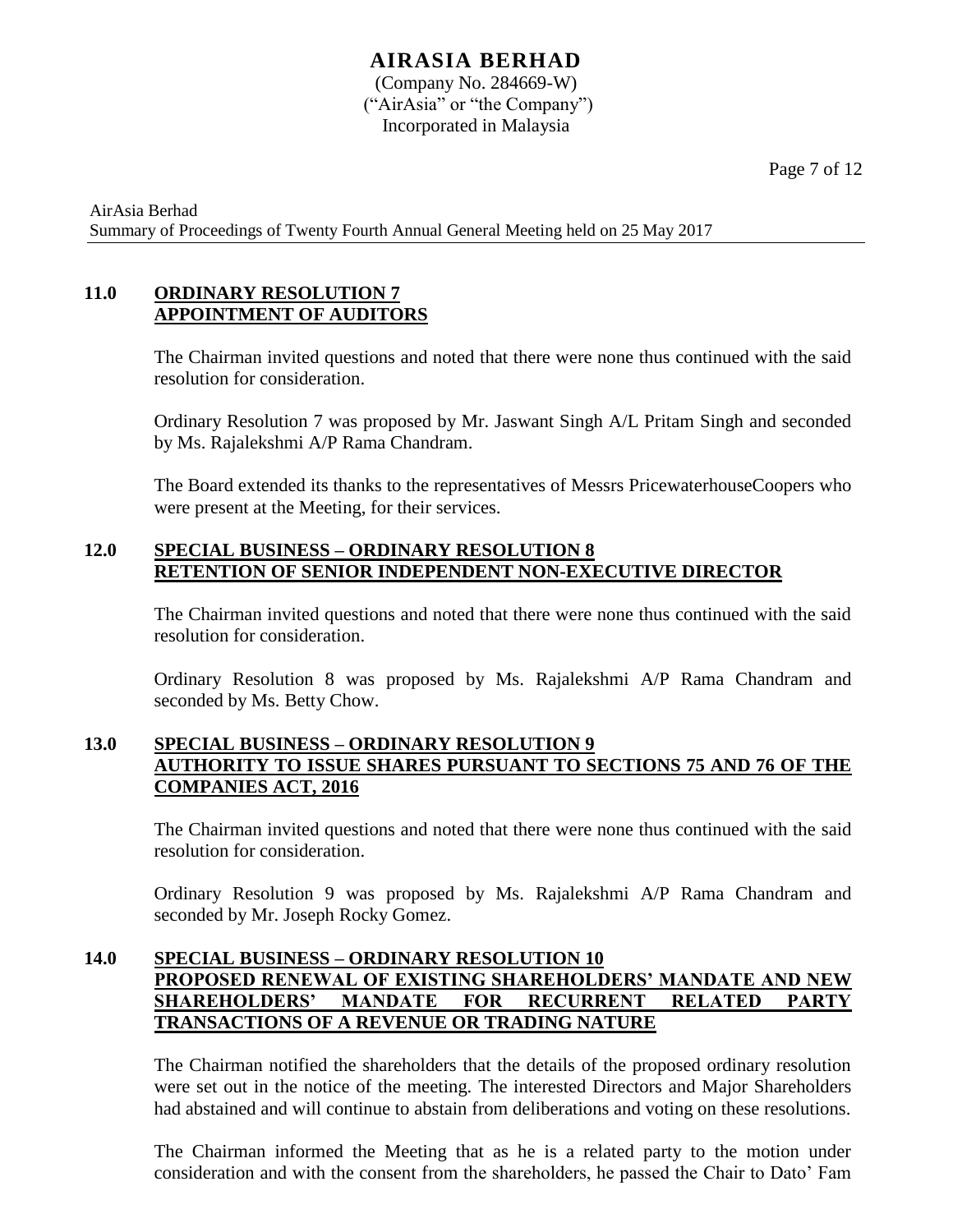Page 8 of 12

AirAsia Berhad Summary of Proceedings of Twenty Fourth Annual General Meeting held on 25 May 2017

Lee Ee (Dato' Fam") to table the motion.

Dato' Fam invited questions and noted that there were none thus continued with the said resolution for consideration.

Ordinary Resolution 10 was proposed by Ms. Rajalekshmi A/P Rama Chandram and seconded by Mr. Joseph Rocky Gomez.

The Chair was passed back to Datuk Kamarudin thereafter.

## **15.0 POLLING PROCESS**

For polling purposes, the Chairman declared the closure of the registration for attendance at the 11th AGM and called upon the representative of Tricor Investor and Issuing House Services Sdn. Bhd. who were appointed as the Poll Administrator to brief the Meeting on the polling procedures.

The Chairman adjourned the 24th AGM for approximately 10 minutes for the polling. The Chairman informed that the Poll Administrator would assist the shareholders/proxies who were facing any difficulties during the electronic polling process.

#### **16.0 ANNOUNCEMENT OF POLL RESULTS**

The 24<sup>th</sup> AGM re-convened and the Chairman called the meeting to order for the declaration of the results. The Chairman informed that the Scrutineers, Messrs Coopers Professional Scrutineers Sdn. Bhd. had verified the poll voting results and that the poll voting results were as projected on the screen in the meeting room. The poll voting results is attached herewith as Annexure B.

Based on the poll results verified by the Scrutineers, the Chairman declared all resolutions tabled at the 24<sup>th</sup> AGM carried.

#### Therefore, **IT WAS RESOLVED:-**

## **ORDINARY RESOLUTION 1 DECLARATION OF A FIRST AND FINAL SINGLE TIER DIVIDEND OF 12 SEN PER ORDINARY SHARE IN RESPECT OF THE FINANCIAL YEAR ENDED 31 DECEMBER 2016**

**THAT** a First and Final Single Tier Dividend of 12 sen per ordinary share in respect of the financial year ended 31 December 2016 be and is hereby approved.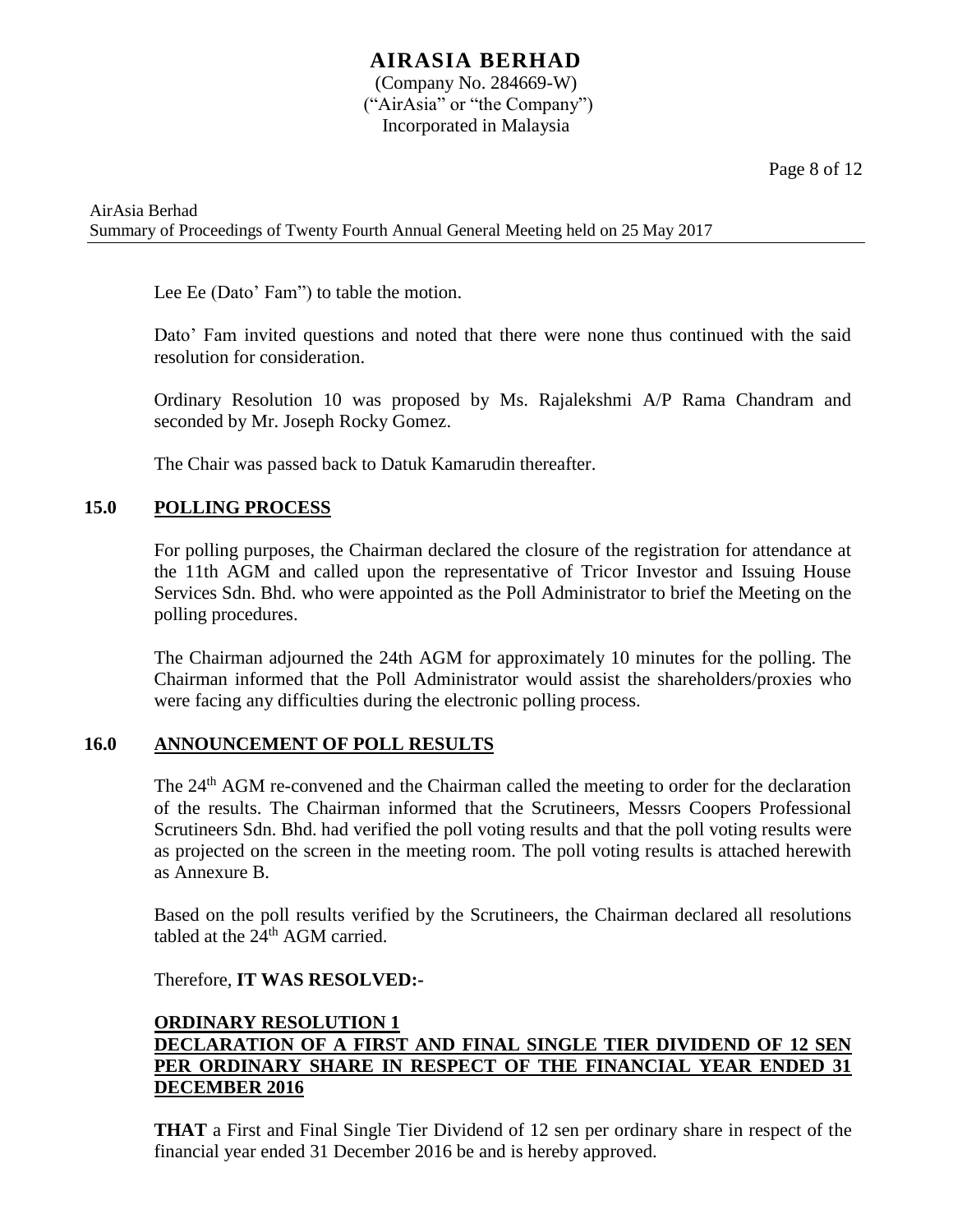## **AIRASIA BERHAD**

(Company No. 284669-W) ("AirAsia" or "the Company") Incorporated in Malaysia

Page 9 of 12

AirAsia Berhad Summary of Proceedings of Twenty Fourth Annual General Meeting held on 25 May 2017

## **ORDINARY RESOLUTION 2 PAYMENT OF DIRECTORS' FEES OF AN ADDITIONAL RM300,000.00 PER ANNUM PER NON-EXECUTIVE DIRECTOR FOR THE FINANCIAL YEAR ENDED 31 DECEMBER 2016**

**THAT** the payment of Directors' Fees of an additional RM300,000.00 per annum per Non-Executive Director for the financial year ended 31 December 2016, the details of which are disclosed in Note C (i) of the Notice of the  $24<sup>th</sup>$  AGM, be and is hereby approved.

#### **ORDINARY RESOLUTION 3 NON-EXECUTIVE DIRECTORS' REMUNERATION WITH EFFECT FROM THE FINANCIAL YEAR ENDING 31 DECEMBER 2017**

**THAT** the payment of Non-Executive Directors' Remuneration with effect from the financial year ending 31 December 2017 until the next Annual General Meeting of the Company to be held in the year 2018, the details of which are disclosed in Note C (ii) of the Notice of the 24<sup>th</sup> AGM, be and is hereby approved.

## **ORDINARY RESOLUTION 4 RE-ELECTION OF TAN SRI (DR.) ANTHONY FRANCIS FERNANDES**

**THAT** Tan Sri (Dr.) Anthony Francis Fernandes, the Director who retired pursuant to Article 124 of the Company's Articles of Association, being eligible for re-election, be reelected to serve on the Board of Directors of the Company.

## **ORDINARY RESOLUTION 5 RE-ELECTION OF DATUK KAMARUDIN BIN MERANUN**

**THAT** Datuk Kamarudin Bin Meranun, the Director who retired pursuant to Article 124 of the Company's Articles of Association, being eligible for re-election, be re-elected to serve on the Board of Directors of the Company.

## **ORDINARY RESOLUTION 6 RE-ELECTION OF MR. THARUMALINGAM A/L KANAGALINGAM**

**THAT** Mr. Tharumalingam A/L Kanagalingam, the Director who retired pursuant to Article 129 of the Company's Articles of Association, being eligible for re-election, be re-elected to serve on the Board of Directors of the Company.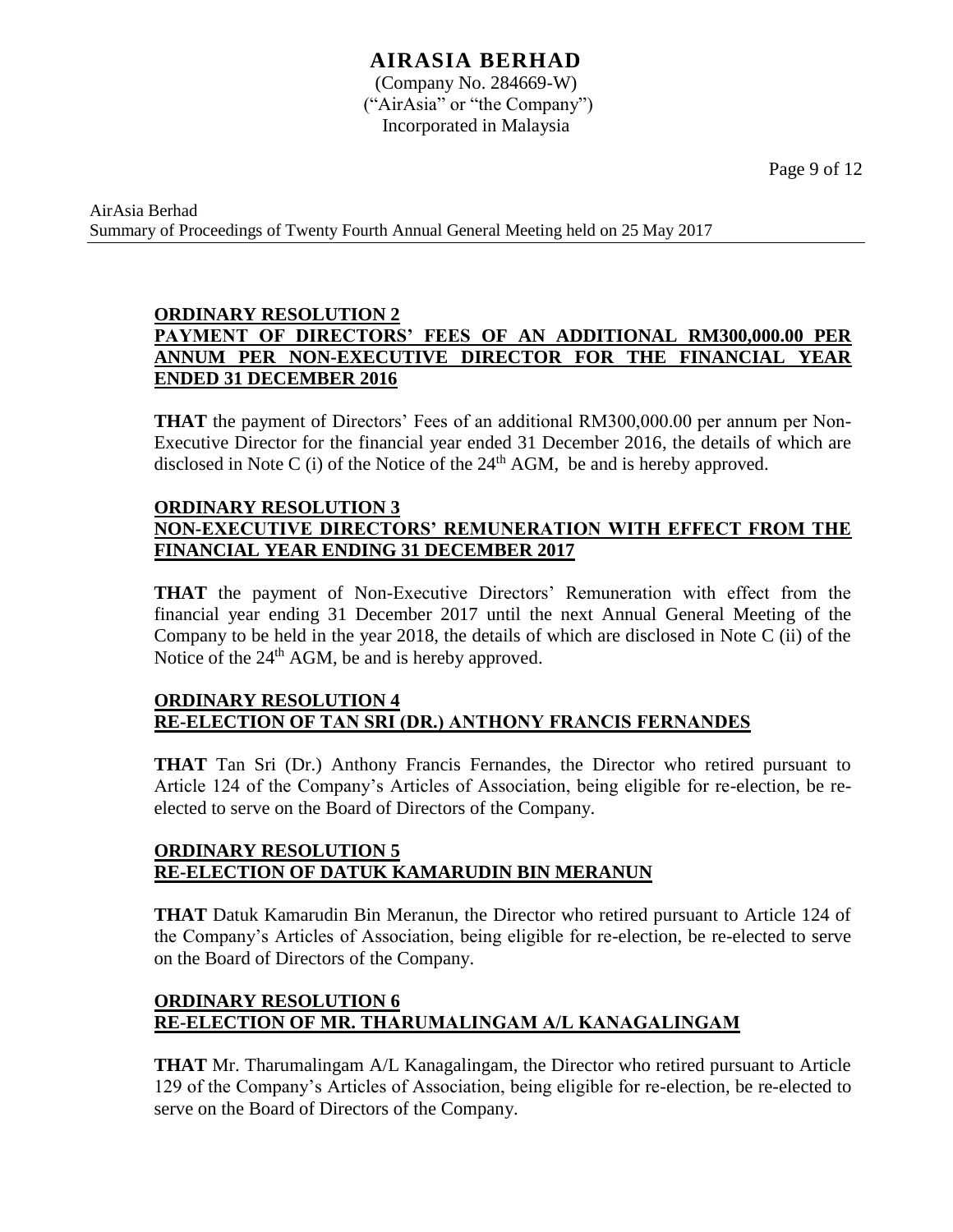Page 10 of 12

AirAsia Berhad Summary of Proceedings of Twenty Fourth Annual General Meeting held on 25 May 2017

## **ORDINARY RESOLUTION 7 APPOINTMENT OF AUDITORS**

**THAT** Messrs Ernst & Young be hereby appointed as Auditors of the Company in place of the retiring Auditors, Messrs PricewaterhouseCoopers and to hold office until the conclusion of the next Annual General Meeting at a fee to be determined by the Board of Directors of the Company.

### **SPECIAL BUSINESS – ORDINARY RESOLUTION 8 RETENTION OF SENIOR INDEPENDENT NON-EXECUTIVE DIRECTOR**

**THAT** approval be and is hereby given to Dato' Fam Lee Ee that has served as an Independent Non-Executive Director of the Company for a cumulative term of more than nine (9) years, to continue to act as a Senior Independent Non-Executive Director of the Company in accordance with the Malaysian Code on Corporate Governance 2012.

## **SPECIAL BUSINESS – ORDINARY RESOLUTION 9 AUTHORITY TO ISSUE SHARES PURSUANT TO SECTIONS 75 AND 76 OF THE COMPANIES ACT, 2016 ("ACT")**

**THAT** pursuant to Sections 75 and 76 of the Act and subject to the approval of relevant authorities, the Directors of the Company be and are hereby empowered to issue shares in the Company from time to time and upon such terms and conditions and for such purposes as the Directors may, in their absolute discretion, deem fit provided that the aggregate number of shares issued pursuant to this resolution does not exceed 10% of the issued share capital of the Company for the time being and that the Directors be and also empowered to obtain approval for the listing of and quotation for the additional shares so issued on the Main Market of Bursa Malaysia Securities Berhad **AND THAT** such authority shall continue in force until the conclusion of the next Annual General Meeting of the Company.

## **SPECIAL BUSINESS – ORDINARY RESOLUTION 10 PROPOSED RENEWAL OF EXISTING SHAREHOLDERS' MANDATE AND NEW SHAREHOLDERS' MANDATE FOR RECURRENT RELATED PARTY TRANSACTIONS OF A REVENUE OR TRADING NATURE**

**THAT** approval be and is hereby given for the renewal of the existing shareholders' mandate and new shareholders' mandate for the Company to enter into recurrent related party transactions of a revenue or trading nature with the related parties ("**Recurrent Related Party Transactions**") as set out in Section 2.3 of the Circular to Shareholders dated 28 April 2017 ("**Circular**"), subject further to the following: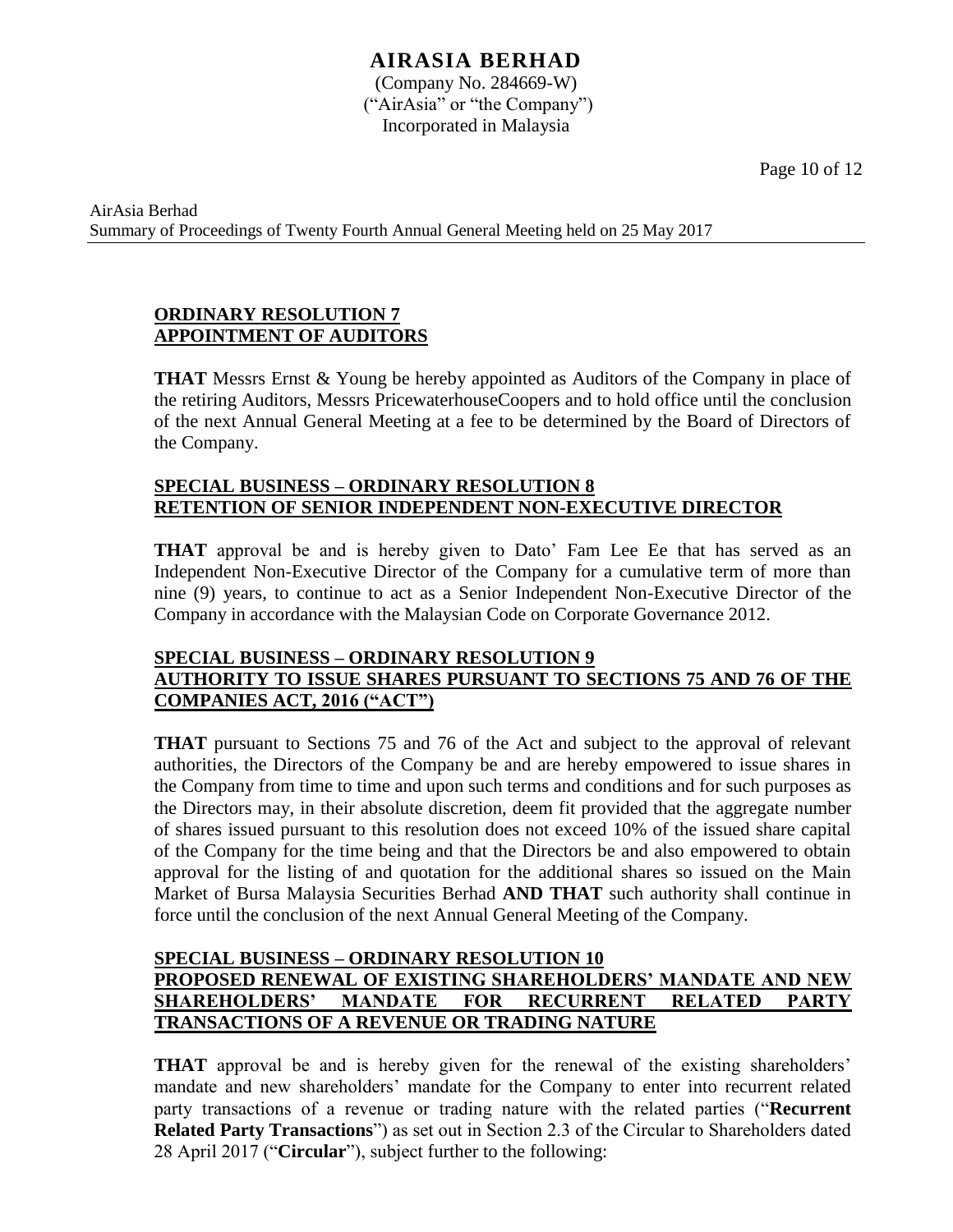Page 11 of 12

- (i) the Recurrent Related Party Transactions are entered into in the ordinary course of business which are necessary for the day-to-day operations and are on terms which are not more favourable to the related parties than those generally available to the public, and the Recurrent Related Party Transactions are undertaken on arm's length basis and on normal commercial terms which are not to the detriment of the minority shareholders of the Company;
- (ii) the disclosure is made in the annual report of the breakdown of the aggregated value of the Recurrent Related Party Transactions conducted pursuant to the shareholders' mandate during the financial year, among others, based on the following information:
	- (a) the type of Recurrent Related Party Transactions made; and
	- (b) the names of the related parties involved in each type of the Recurrent Related Party Transaction made and their relationship with the Company;
- (iii) the shareholders' mandate is subject to annual renewal and this shareholders' mandate shall only continue to be in full force until:
	- (a) the conclusion of the next Annual General Meeting ("AGM") of the Company following the AGM at which this shareholders' mandate is approved, at which time it will lapse, unless by an ordinary resolution passed at that AGM, such authority is renewed;
	- (b) the expiration of the period within which the next AGM after the date is required to be held pursuant to Section 340(2) of the Companies Act, 2016 ("Act") (but shall not extend to such extension as may be allowed pursuant to Section 340(4) of the Act); or
	- (c) revoked or varied by resolution passed by the shareholders of the Company in a general meeting of the Company,

whichever is the earliest.

**THAT** the Directors of the Company and/or any one of them be and are hereby authorised to complete and do all such acts and things and take all such steps and to execute all such transactions, deeds, agreements, arrangements and/or undertakings as the Directors in their discretion deem fit, necessary, expedient and/or appropriate in the best interest of the Company in order to implement, finalise and give full effect to the Recurrent Related Party Transactions with full powers to assent to any modifications, variations and/or amendments thereto.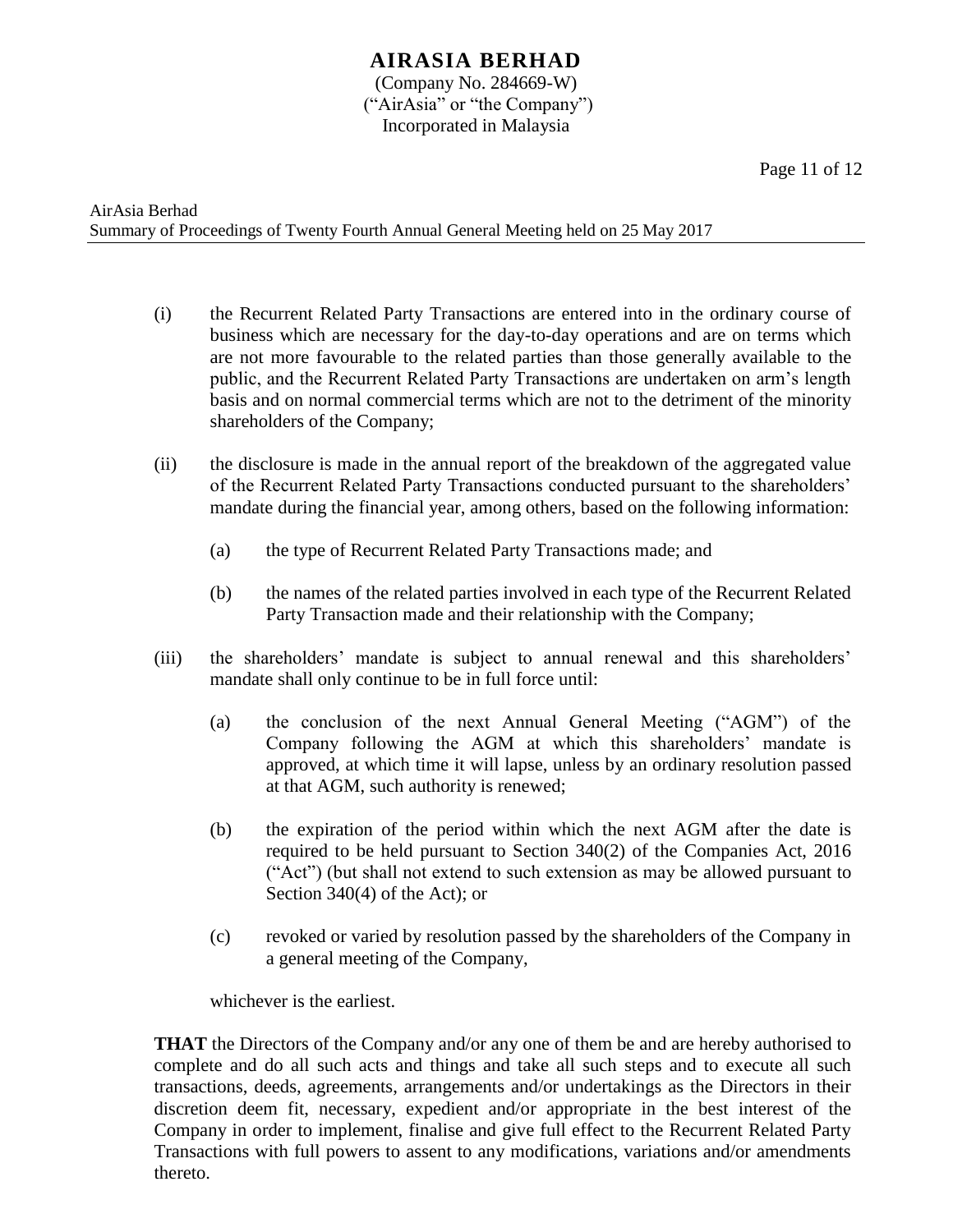Page 12 of 12

AirAsia Berhad Summary of Proceedings of Twenty Fourth Annual General Meeting held on 25 May 2017

> **AND THAT** as the estimates given for the Recurrent Related Party Transactions specified in Section 2.3 of the Circular being provisional in nature, the Directors of the Company and/or any one of them be and are hereby authorised to agree to the actual amount or amounts thereof provided always that such amount or amounts comply with the procedures set out in Section 2.6 of the Circular.

#### **17.0 OTHER ORDINARY BUSINESS**

The Company Secretary informed the Meeting that she had not received any due notice to transact any other business.

#### **18.0 CLOSE OF MEETING**

There being no other matters, the Meeting closed at 1.50 p.m. with a vote of thanks from Ms. Rajalekshmi A/P Rama Chandram to the Chair.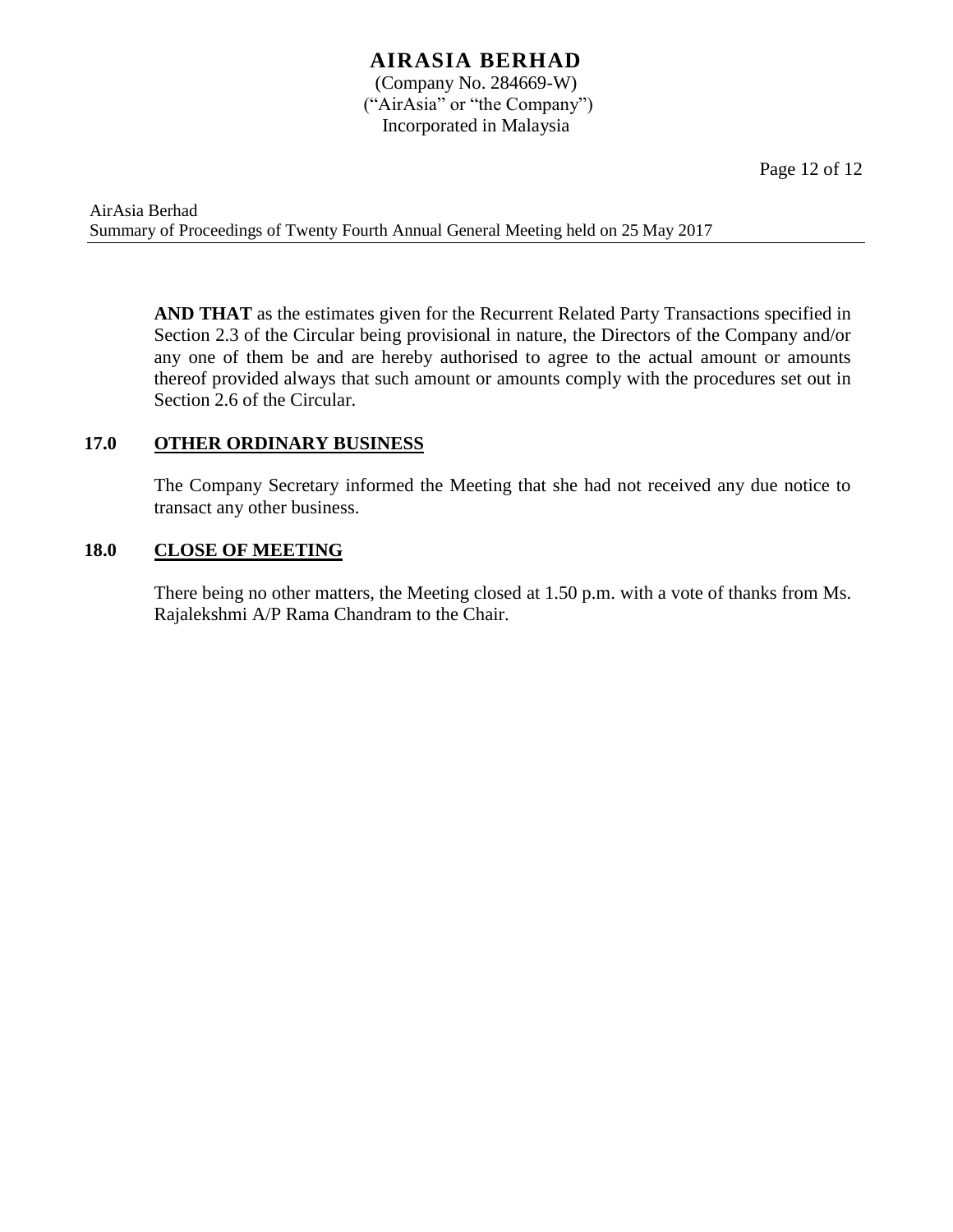# **Annexure A:**

# **Questions from Minority Shareholder Watchdog Group (MSWG) and Corresponding Answers**

#### **Strategy & Financial Matters**

**1. On page 88 of the Annual Report, it was stated that the AirAsia Group's fleet fly a total of 225 routes connecting to 109 destinations in 18 countries, of which 66 routes are unique to the Group.** 

#### **Why are these specific routes unique to the Group?**

These specific routes are unique to AirAsia Group because no other airline operates these 66 routes in question other than AirAsia Group.

#### **2. We noted that the percentage of revenue via internet was at 72%, higher than FY2015 but still lower than previous years.**

#### **What would be the trend in FY2017 and moving forward?**

We foresee that the percentage of revenue generated via the internet will remain at around 72% in 2017. Furthermore, we foresee a significant growth in sales via mobile as we drive our mobile user experience initiatives.

#### **3. We noted that the net gearing improved substantially from 2.29 times as at end 2015 to 1.33 times as at end 2016 following repayment of borrowings.**

#### **What would be the Group's optimum gearing level?**

We take the view that the optimum net gearing levels for AirAsia Berhad is 2x and below. As long as the cash generated from the borrowings is greater than the borrowings plus cost of borrowings, we deem the above to be of a healthy financial position.

#### **4. In FY 2016, the Group's ancillary revenue was 10% higher than in FY 2015 while revenue per guest increased by 1% to RM47.68.**

#### **What would be the targeted ancillary revenue per guest and how would the Group improve the ancillary income for FY2017?**

Target ancillary revenue per guest is RM60 per passenger by the end of 2017.

In order to drive overall ancillary revenue growth we will be focusing on the following:

#### *Firstly, we will leverage on technology and data.*

This involves data mining for product personalisation i.e selling the right product at the right time and with the right pricing to increase the take up rate. There will also be increased automation of stock and meals planning via Electronic Point of Sale (EPOS) to minimise wastage.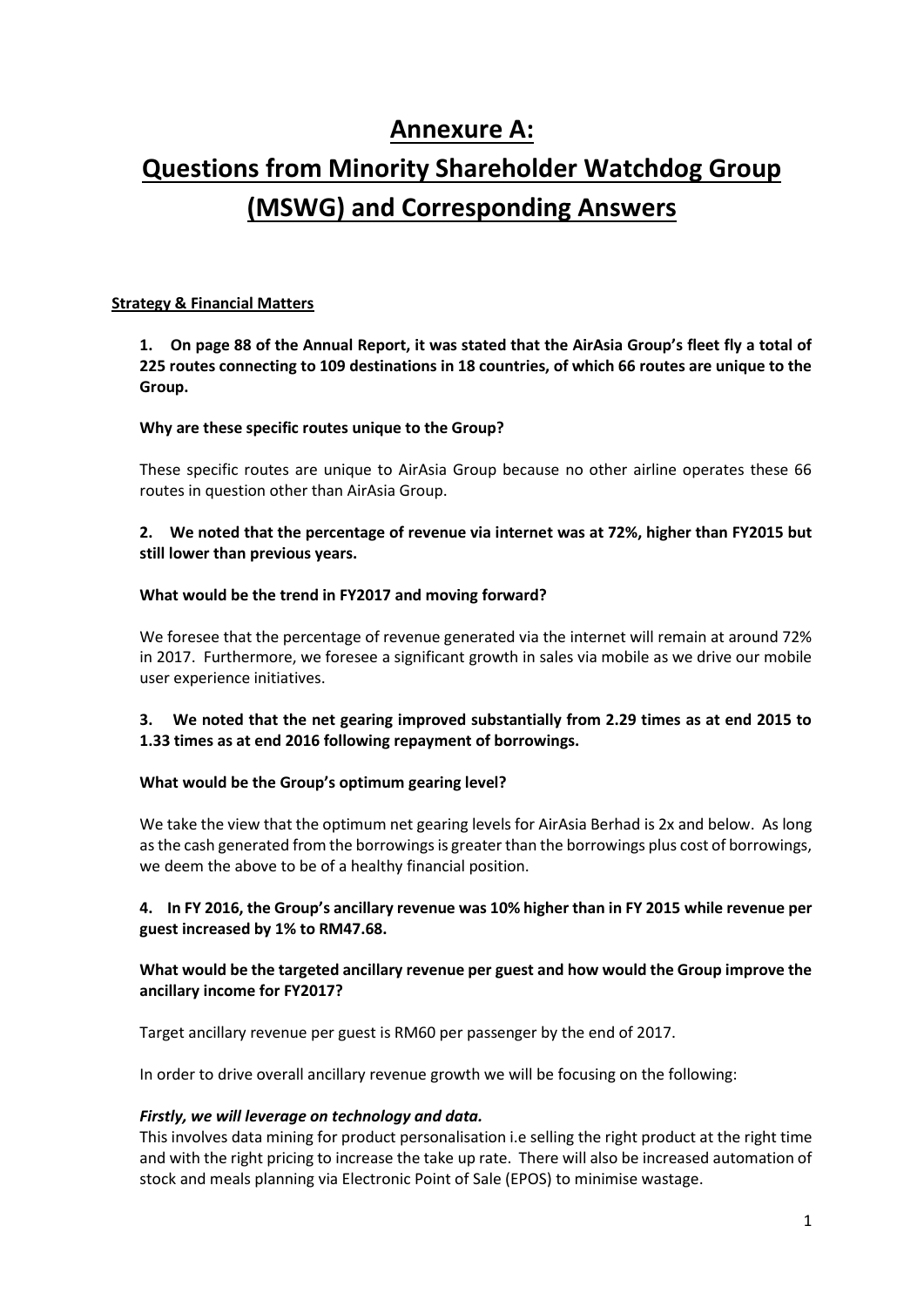#### *Secondly, we will enhance product innovation to increase demand.*

This involves insurance bundling and using ROKKI as a platform to sell all ancillary products. Our new [bigdutyfree.com](http://bigdutyfree.com/) market place will be the "Amazon of the skies" using data to target crosssell opportunities for duty free products to our passengers. It will also serve as a market place for airport duty free retailers and brands. There will also be an inflight coffee brewing cart to cultivate a coffee drinking culture when you fly with AirAsia. Furthermore we are setting up a centralised kitchen in Indonesia to produce "ambient food". The result will be a reduction in wastage and an increase in the shelf life of the food.

#### *Thirdly, we will be digitalizing to create a more seamless user experience.*

This will mean tickets will be easier to buy via "Manage My Booking" with simplified bookings and one-click payment solutions via BIG Pay. We will increase the number of self-service kiosks at airports to facilitate ease of check-in for passengers whilst reducing queuing times.

#### *Fourthly, we will enhance our ancillary revenue management.*

This will involve the implementation of a demand based pricing mechanism for baggage, seats and insurance.

#### *And finally, we will maximise touch points and up-selling channels.*

This will be during flight booking; after flight booking at "Manage My Booking"; before flight at airport check-in counters and during flight via ROKKI's platform and Cabin Crew as sales ambassadors.

#### **5. As stated in the Business Review, going forward, competition within the aviation industry in India looks set to keep increasing with between 60-65 aircrafts being added to the market from 2017 to 2018.**

#### **How would AirAsia India be able to stay competitive in the market?**

There are 4 key elements of AirAsia India's (AAI) strategy that allow them not only to stay competitive but even outstrip the competition:

- 1. **Outpacing the market:** Some of the aircraft being added will be deployed on international sectors where AAI does not operate currently. Further, during the same period when 60- 65 aircraft are being added in the Indian aviation industry, AAI is adding 6-8 aircraft which would translate to more than 10% of the capacity addition in the domestic market. At current market share level of 3.3%, the company is growing at a faster pace than the domestic market and that is one key enabler of staying competitive.
- 2. **Filling up the planes:** Second factor is the ability to get the customers at the right price. Year-to-date (January - April), Load Factor stood at 90%. Thus, just with 9 A320 aircraft, AAI has a market share of 3.3% compared to the 3.2% of Vistara which operates 13 A320 aircraft.
- 3. **Network:** Thirdly, the differentiated network strategy of operating on oligopolistic/limited-competition routes with high Relative Capacity Share (RCS) allows AAI to limit the competition's ability to have an impact on them.
- 4. **Cost competitiveness:** Lastly, maintaining a low cost base allows us to be more competitive in India given the demographic and economic landscape of the country. Demand for flying is highly price elastic, so therefore keeping our cost base low without compromising on safety allows us to offer affordable air fares to consumers. AAI's Cost per Available Seat Kilometer (CASK) for the fourth quarter of 2016 stood at 3.26 US cents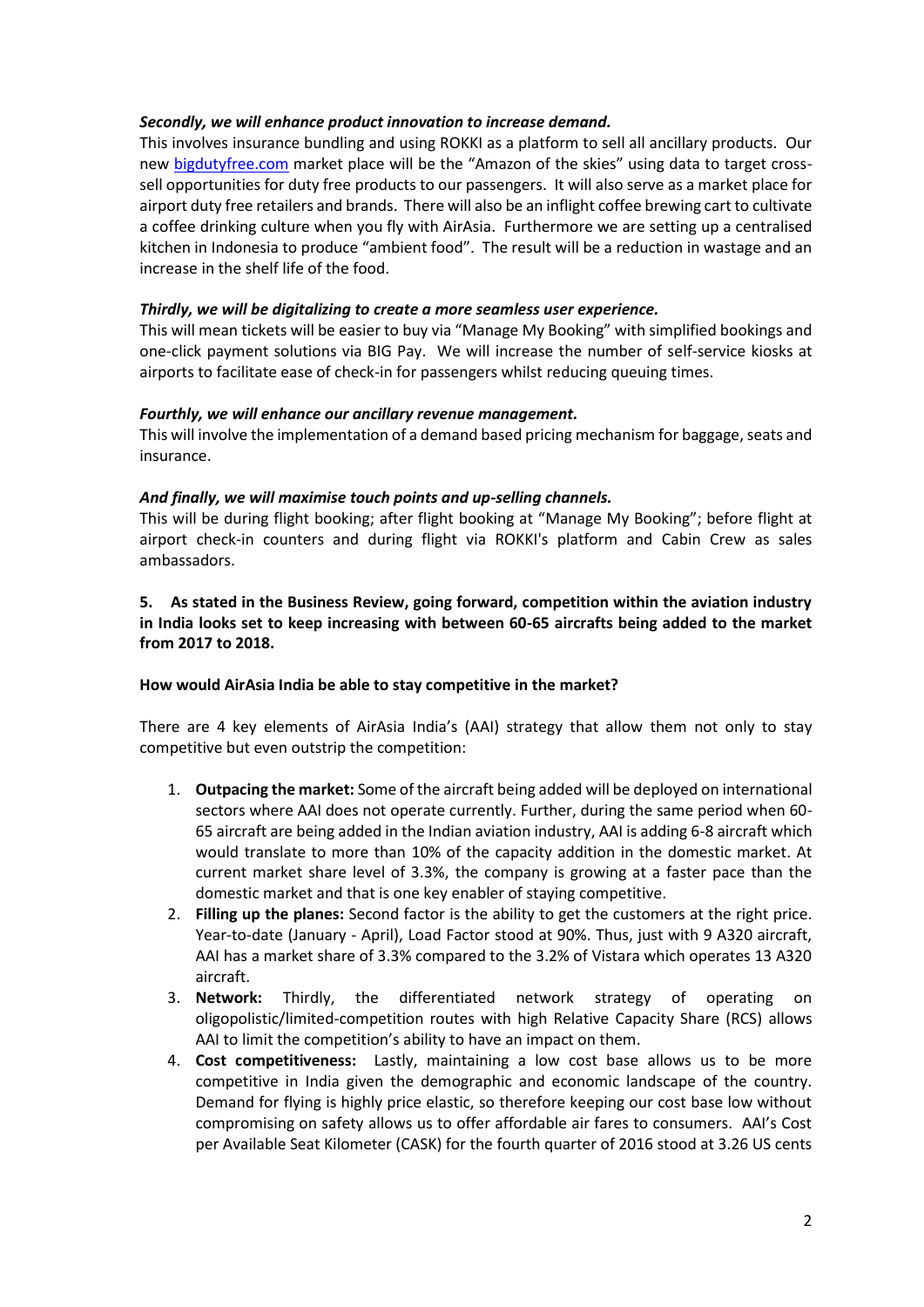compared with Indigo for the same period at 4.48 US cents and all whilst not having the economies of scale advantage that Indigo possesses on their home turf.

#### **Corporate Governance Matters**

**1. Under Note 2 on page 214 of the Annual Report, the range of remuneration has been disclosed by band. According to the requirement under Chapter 9, Appendix 9C, Part A, 11(b) of the Main Market Listing Requirements, the remuneration must be disclosed by band of RM50,000. Please explain.** 

The Company continuously tries to improve its' transparency and compliance with corporate governance. Moving forward, the Company will ensure that its' corporate governance practices and disclosures are line with the new Malaysian Corporate Governance Guidelines 2017.

**2. We noted that the Nomination and Remuneration Committee (NRC) had proposed and the Board affirmed, a one-off additional payment of RM300,000 per annum per Non-Executive Director for the financial year ended 31 December 2016 in view of the good performance of the Company.**

**Could the Board justify the one-off additional payment of RM300,000 for each of the Non-Executive Director, bearing in mind that the Board has also proposed for increase in the Committee fees for financial year ending 2017?**

With regards to the one-off additional payment of RM300,000 for 2016 per Non-Executive Director; this is in relation to the performance of the company for the FYE 31st December 2016 only and is in view of the record performance of the company.

Furthermore, from 2011 to 2015 (5 consecutive years), there was no increase in board fees. It was only increased by RM30,000 last year.

From 2007 to 2016 (10 consecutive years), there was no change in the fees for the Audit Committee and Nomination and Remuneration Committee. We are only proposing an increase now as per Resolution 3 of the Notice of Annual General Meeting 2017.

From 2010 to 2016 (7 consecutive years), there was no change in the fees for the Safety Review Board. Do note that prior to 2010, the Safety Review Board was not paid any fees.

Kindly refer to Note C of the Notice of Annual General Meeting 2017 for more details.